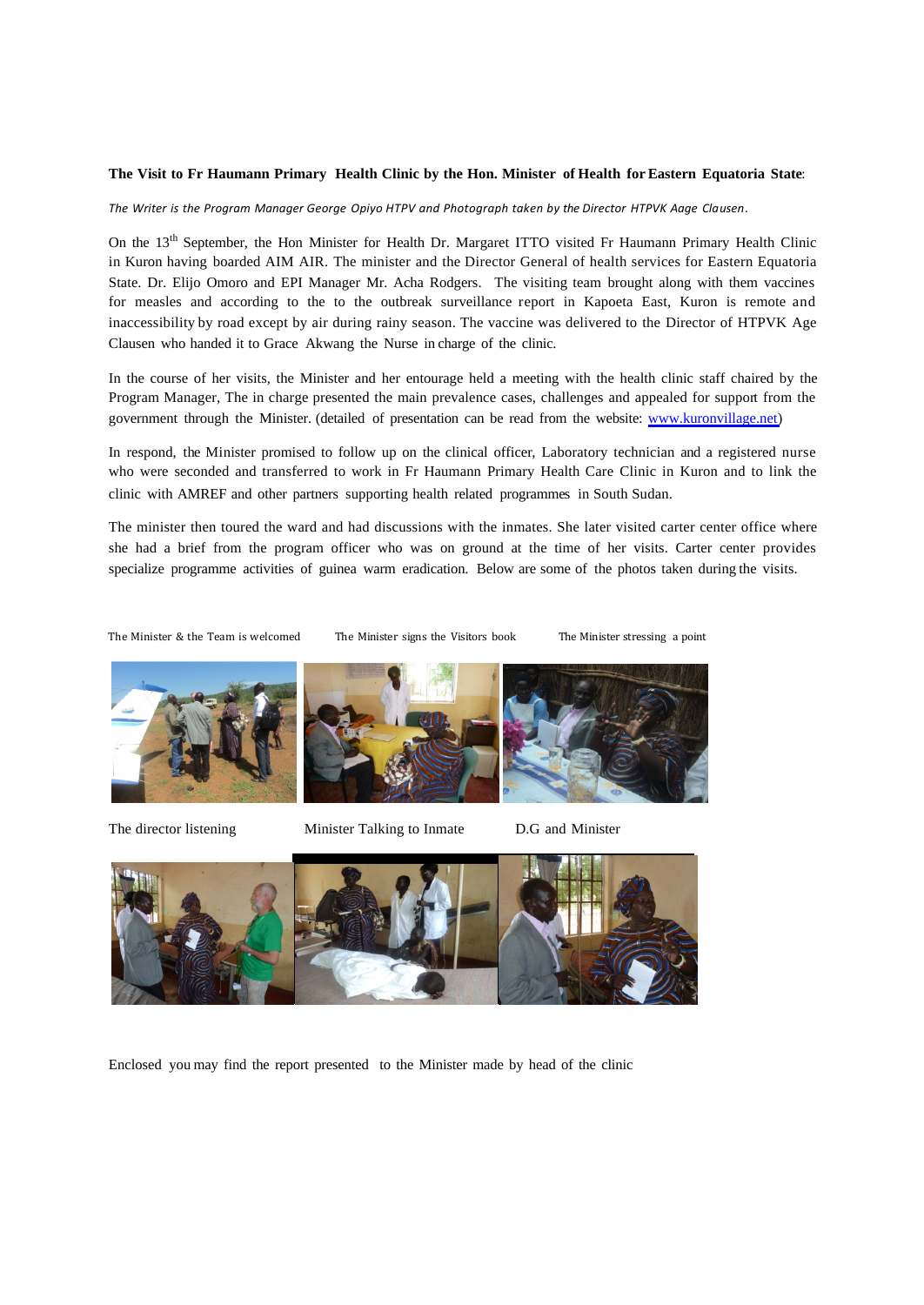# **A BRIEFT REPORT TO BE SUBMITTED TO THE MINISTER OF HEALTH EASTERN EQUATIRIA STATE**

#### **SOUTH- SUDAN**

#### ON THE HEALTH PROGRAMME PRESENTED ON HER VISITATION

# AT KURON PRIMARY HEALTH CARE CENTER

### ON

#### 13TH SEPTEMBER, 2012

#### INTRODUCTION

The Nurses at KPHC play the important role in the Health care service delivery, as they are to "Love and serve" with lots of comfort, empathy and offer meals, medicine and environmental hygiene among others. Their role has always been the provision of holistic quality service delivery.

However, it has been observed that some patients have to walk for a maximum of 1-5 days in order to reach Kuron primary health care centre.

At Kuron PHC, many people come with chronic and new cases (conditions) which sometimes need emergency or immediate attention for referral or surgery BUT these are not possible due to hard to reach population that is not easily accessed due to geographical, social, economic and security reasons. Therefore, prompt referrals for further investigations and proper management are always delayed or made difficult or impossible.

# **INFRASTRUCTURE**

| KPHC has two blocks with the following rooms; |                              |
|-----------------------------------------------|------------------------------|
| Consultation room                             | Two main stores              |
| The in charge office.                         | Male wards                   |
| Drug store                                    | Female ward/ Paediatric ward |
| Laboratory                                    | Staff house                  |
| Procedure room                                | Kitchen                      |
| Dinning                                       | Dispensing room              |

#### **STAFFING**

| The KPHC is under staff with the following staff recruited |                       |
|------------------------------------------------------------|-----------------------|
| 2 Registered Nurses                                        | <b>SUPPORT STAFF:</b> |
| 1 Nursing assistant                                        | 2 cooks               |
| 1 Laboratory assistant                                     | 1 cleaner             |
| 1 Dispenser                                                | 1 watchman            |

# **ACHIEVEMENT**

• The clinic is now having solar lighting system 24 hours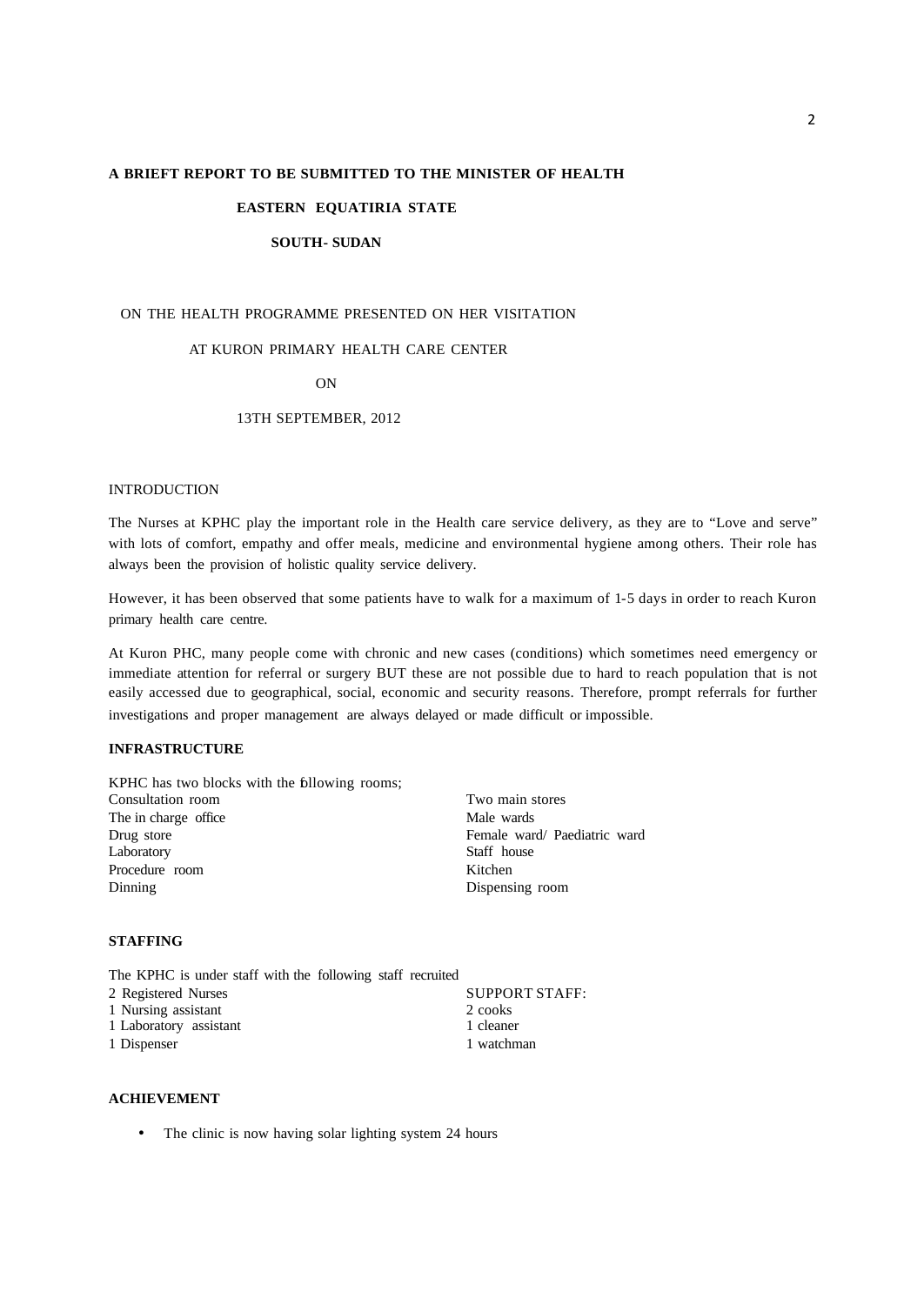- Health facility has received money for solar water pump
- The MOH has offered 2 health staff to come and work at Kuron PHCC i.e. one clinical officer and a Nurse.
- The Health clinic has also received the vaccine i.e. Polio, DPT, BCG, TT and measles from MOH.
- Positive response by the c community towards health services delivery
- The health clinic had a number of courtesy visits by MHI, UNMIS, and team from MOH, CRS, JOIN-Norway, and Commissioners Kapoeta East& West.
- The Health Facility has received the donation for Health staff salary for one year from the German donor.

#### **THE MEDICAL REPORT**

The KPHCC has average of 500 patients' monthly attendance and a range of 30- 70 patients daily with the following special cases received;

| Abortions                                                  | carrtaract              |
|------------------------------------------------------------|-------------------------|
| Assault cases                                              | Uterine prolapsed       |
| children with severe malnutrition and other related Hernia |                         |
| complication                                               | Uterine prolapsed       |
| children with otitis media                                 | Hernias                 |
| Epilepsy                                                   | Vesico vaginal fistulae |
| children with trachoma                                     | <b>Breast Lumps</b>     |
| Severe cases of malaria with anaemia                       | and Imperforate hymen   |
| spleenomegaly.                                             | Abdominal tumours       |
|                                                            | Pelvic Tumours          |

#### **COMMON CONDITIONS**

Among under fives are the following; Respiratory tract infections(RTIs) Malaria Diarrheal diseases Skin conditions Among above fives Malaria Sexually transmitted diseases Urinary tract infections Worm infestation Skin diseases Hospitals where patients are referred Boma Hospital Isoke Hospital Kitgum Hospital

## **LISTS OF MEDICINE WHICH ARE OUT OF STOCK**

| <b>Syrups For Pediatrics</b> | Azithomycin            |          | Paracetamol               |  |
|------------------------------|------------------------|----------|---------------------------|--|
| Metronidazole                | Diazepam               |          | Skin ointment             |  |
| Co-trimoxasole               | Promethazine           |          | Benzoic acid              |  |
| Amoxicicillin                | Rinitidine             |          |                           |  |
| Erythromycin                 | <b>INJECTABLE</b>      |          |                           |  |
| Nystatin                     | Ceftriaczone           |          | Eye ointment              |  |
| Paracetamol                  | Metronidazole          |          | Tetracycline eye ointment |  |
| TABLETS/CAPSULES             | Fortified              | Procaine | Vaccine                   |  |
| ACT                          | Benzylpenicillin (PPF) |          | Anti-rabbies              |  |
| Ciprofloxacin                | Chloroamphinical       |          | Anti-venom                |  |
|                              |                        |          |                           |  |